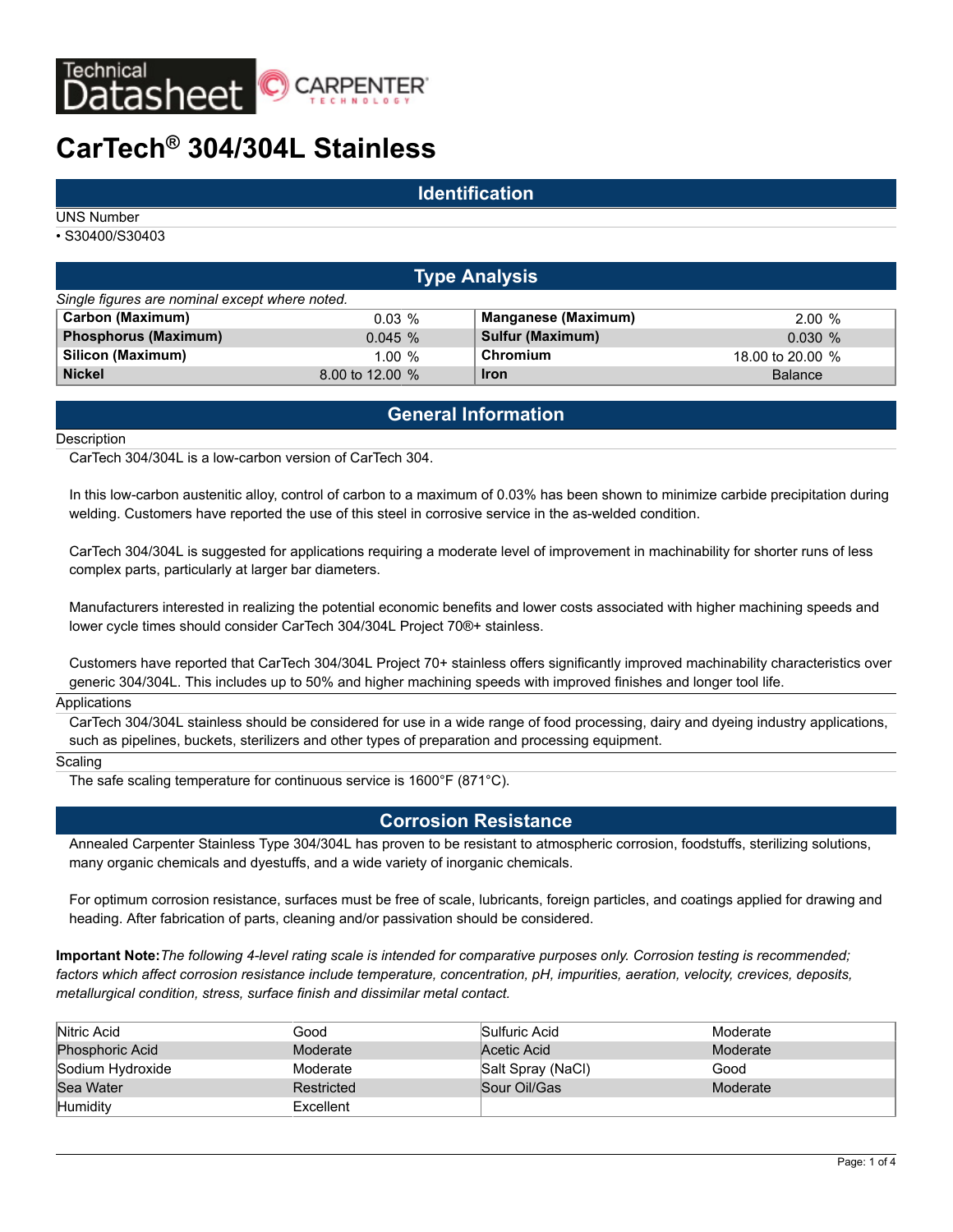### **Properties**

| <b>Physical Properties</b>                 |                                           |  |  |  |  |  |
|--------------------------------------------|-------------------------------------------|--|--|--|--|--|
| <b>Specific Gravity</b>                    | 7.90                                      |  |  |  |  |  |
| Density                                    | $0.2850$ lb/in <sup>3</sup>               |  |  |  |  |  |
| Mean Specific Heat (32 to 212°F)           | $0.1200$ Btu/lb/ $\degree$ F              |  |  |  |  |  |
| Mean CTE $(32 \text{ to } 1200 \degree F)$ | 10.4 $\times$ 10 $\cdot$ in/in/ $\cdot$ F |  |  |  |  |  |
| Electrical Resistivity (73°F)              | 433.0 ohm-cir-mil/ft                      |  |  |  |  |  |

### **Typical Mechanical Properties**

Typical Room Temperature Mechanical Properties-Stainless Type 304/304L Annealed condition

|     | 0.2% Yield<br>Strength |     | Ultimate<br>Tensile Strength | %<br>Elongation | %<br>Reduction | Brinell  | Izod Impact<br>Strength |     |
|-----|------------------------|-----|------------------------------|-----------------|----------------|----------|-------------------------|-----|
| ksi | MPa                    | ksi | MPa                          | in 4D           | of Area        | Hardness | ft-Ib                   |     |
| 28  | 193                    | 75  | 517                          | 60              | 70             | 150      | 110                     | 149 |

# **Heat Treatment**

#### Annealing

Heat to 1850/2050°F (1010/1121°C) and quench in water. Brinell hardness approximately 150.

#### **Hardening**

Cannot be hardened by heat treatment. Can be hardened only by cold working.

### **Workability**

#### Hot Working

Carpenter Stainless Type 304/304L can be readily forged, hot headed, riveted and upset. Because of its high hot hardness, more power for a given reduction is required than with mild steel.

#### Forging

To forge, heat uniformly to 2100/2300°F (1149/1260°C). Do not forge below 1700°F (927°C). Forgings can be air cooled without danger of cracking.

For full corrosion resistance, forgings must be annealed.

#### Cold Working

Carpenter Stainless Type 304/304L is readily fabricated by cold working. Being extremely tough and ductile, it responds to deep drawing, bending, forming and upsetting. After cold working, it is slightly magnetic.

The tensile strength and hardness of Carpenter Stainless Type 304/304L can be materially increased by cold working.

#### **Machinability**

Carpenter Stainless Type 304/304L machines with chip characteristics that are tough and stringy. The use of chip curlers or chip breakers is advised. Since the austenitic stainless steels work harden rapidly, heavy positive feeds should be used.

Following are typical feeds and speeds for Carpenter Stainless Type 304/304L.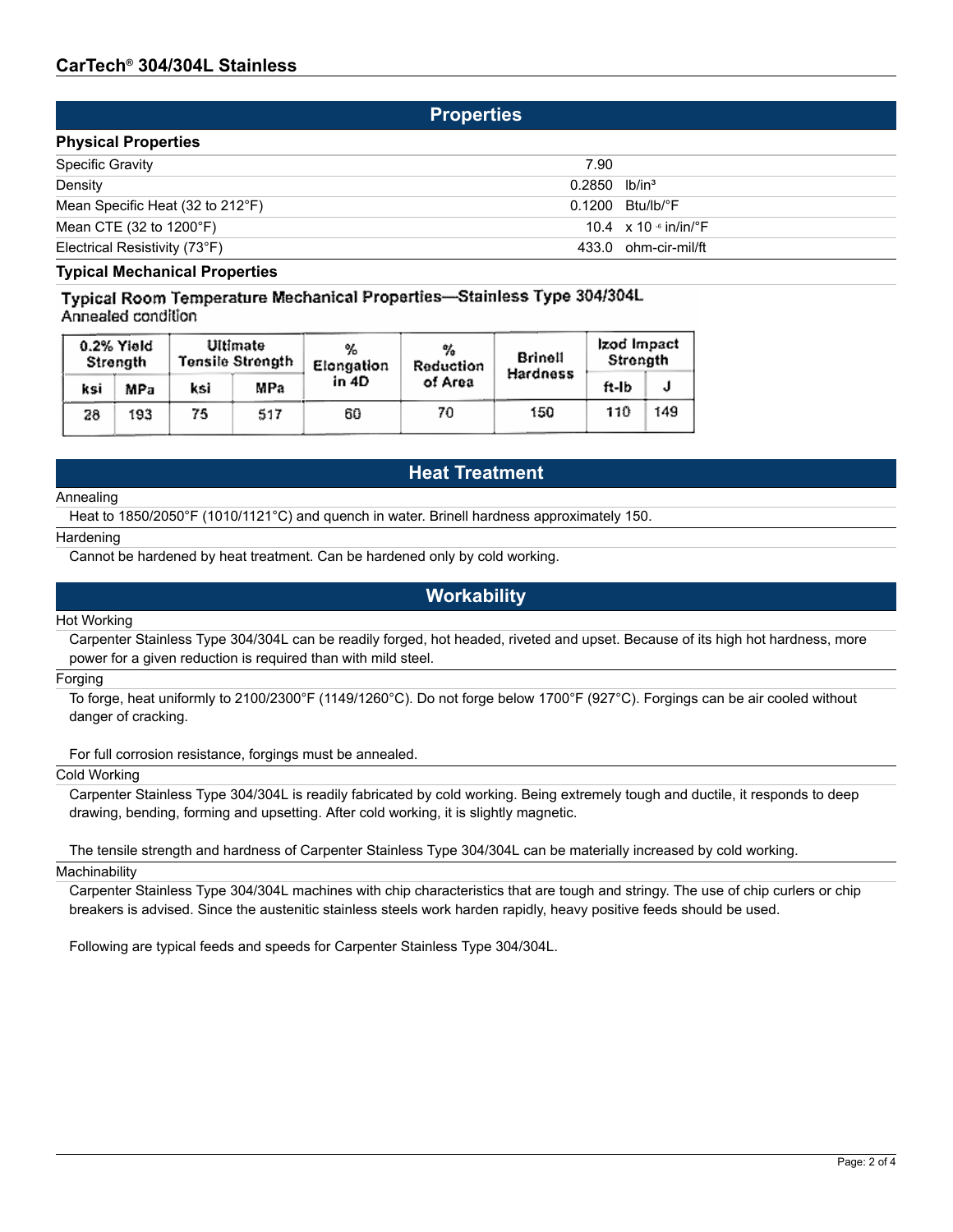# CarTech<sup>®</sup> 304/304L Stainless

### Turning-Single-Point and Box Tools

| Depth        |            | <b>High Speed Tools</b> |                | Carbide Tools (Inserts) |             |            |                |  |  |
|--------------|------------|-------------------------|----------------|-------------------------|-------------|------------|----------------|--|--|
| of Cut       | Tool       | Speed                   | Food           | Tool                    | Spood (fem) | Feed       |                |  |  |
| (inches)     | Material   | (fpm)                   | (ipr)          | Matorial                | Uncoated    | Coated     | (ipr)          |  |  |
| .150<br>.025 | T15<br>M42 | 85<br>100               | .0010<br>.0050 | C2<br>C3                | 350<br>400  | 450<br>525 | .0010<br>.0005 |  |  |

# Turning-Cut-Off and Form Tools

|                                            | <b>Tool Material</b> |                             |       |          |       | Feed (ipr)               |       |                  |       |
|--------------------------------------------|----------------------|-----------------------------|-------|----------|-------|--------------------------|-------|------------------|-------|
| High<br>Carbide<br>Speed<br>Tools<br>Tools | Speed <br>(fpm)      | Cut-Off Tool Width (inches) |       |          |       | Form Tool Width (inches) |       |                  |       |
|                                            |                      |                             | 1/16  | $1_{18}$ | 114   | 1/2                      |       | 11 <sub>12</sub> |       |
| м2                                         |                      | 75                          | .0010 | .0015    | .0017 | .0015                    | .0010 | .0005            | .0005 |
|                                            | C6                   | 275                         | .0040 | .0055    | .0070 | .0050                    | .0018 | .0015            | .0011 |

### Rough Reaming

|                  | <b>High Speed</b> |                  | Carbide Tools  | Food (ipr) Reamer Diameter (inches) |                |                     |                |                |                |
|------------------|-------------------|------------------|----------------|-------------------------------------|----------------|---------------------|----------------|----------------|----------------|
| Tool<br>Material | Speed<br>(fpm)    | Tool<br>Material | Speed<br>(fom) | 1/8                                 | $\eta_{\rm A}$ | 1 $1/2$<br>$1_{12}$ |                |                |                |
| M42              | 70                | C2               | 85             | .0025<br>.0025                      | .0040<br>.0040 | 0050<br>.0050       | .0100<br>.0100 | .0120<br>.0120 | .0150<br>.0150 |

# Drilling

|                 | <b>High Speed Tools</b> |       |                 |       |                                                             |           |       |                  |       |  |  |
|-----------------|-------------------------|-------|-----------------|-------|-------------------------------------------------------------|-----------|-------|------------------|-------|--|--|
| Tool            | Speed                   |       |                 |       | Feed (inches per revolution) Nominal Hole Diameter (inches) |           |       |                  |       |  |  |
| <b>Material</b> | (Ipm)                   | 1/16  | 1/ <sub>8</sub> | 1/4   | 1⁄2                                                         | $3_{I_A}$ |       | 11 <sub>12</sub> |       |  |  |
| M2, M42         | 50-60                   | .0005 | .0015           | .0020 | .0040                                                       | .0070     | .0100 | .0120            | .0150 |  |  |

# Die Threading

| FPM for High Speed Tools |                |              |               |                |  |  |  |  |  |
|--------------------------|----------------|--------------|---------------|----------------|--|--|--|--|--|
| <b>Tool Material</b>     | 7 or loss, tpi | 8 to 15, tpl | 16 to 24, tpi | 25 and up, tpi |  |  |  |  |  |
| M2, M42                  | 6-12           | 10-17        | 15-22         | 20-28          |  |  |  |  |  |

# Milling, End-Peripheral

| $\vert$ Depth $\vert$<br>$ $ of Cut | <b>High Speed Tools</b>   |       |     |           |           |                                 |          | Carbide Tools                                                                              |          |           |                            |                      |
|-------------------------------------|---------------------------|-------|-----|-----------|-----------|---------------------------------|----------|--------------------------------------------------------------------------------------------|----------|-----------|----------------------------|----------------------|
|                                     | Tool<br>(inches) Material |       |     |           |           |                                 |          | Speed   Feed (pg Cutter Diameter (nches)   Tool   Speed   Feed (pg Cutter Diameter (nches) |          |           |                            |                      |
|                                     |                           | (fpm) | 1/4 | $1_{i_2}$ | $3_{l_A}$ | $1 - 2$                         | Material | (fpm)                                                                                      | $1_{14}$ | $1_{i_2}$ | 3 <sub>I<sub>A</sub></sub> | 1-2                  |
|                                     | 050  M2, M42  75          |       |     |           |           | $.0005$ $.0015$ $.0020$ $.0030$ | C2       | 250                                                                                        |          |           |                            | .0005 0015 0020 0040 |

### pning

| Broaching |
|-----------|
|           |

| <b>High Speed Tools</b> |             |               | <b>High Speed Tools</b> |                |
|-------------------------|-------------|---------------|-------------------------|----------------|
| <b>Tool Material</b>    | Speed (fpm) | Tool Material | Speed (fam)             | Chio Load (pt) |
| M2. M42                 | 10-20       | M2, M42       | 15                      | .0020          |